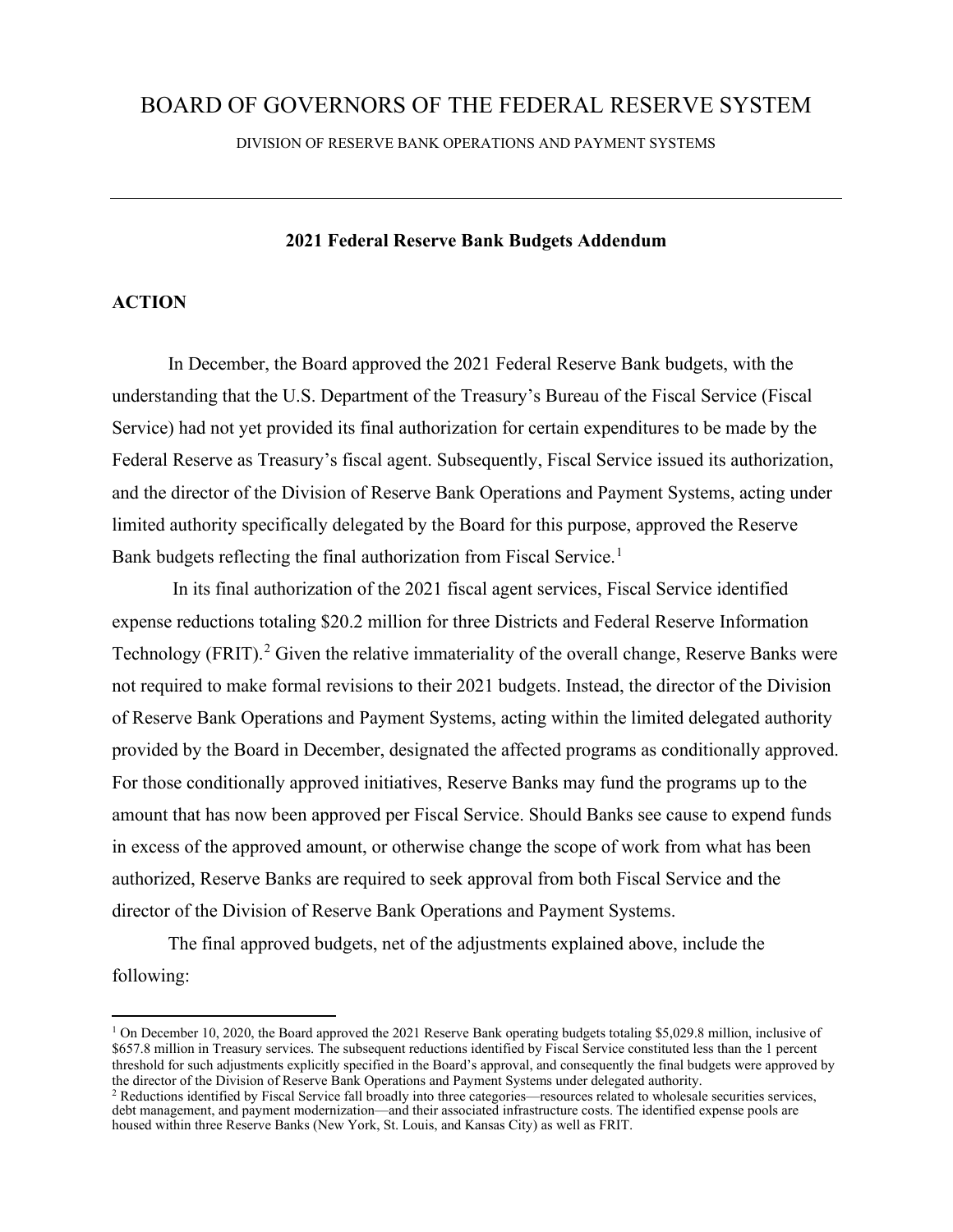- 1. Total 2021 Reserve Bank operating expense budgets of \$5,029.8 million, which reflects an increase of \$281.6 million, or 5.9 percent, from the 2020 forecasted expenses. Total 2021 budgeted employment for the Reserve Banks, FRIT, and the OEB is 20,652 ANP, an increase of 552 ANP, or 2.7 percent, from 2020 forecasted staff levels. In consultation with the chair of the Committee on Federal Reserve Bank Affairs, the director of the Division of Reserve Bank Operations and Payment Systems designated \$40.1 million of expenses associated with investments for Transforming Tax Collection (T2C), Treasury Retail Investment Manager (TRIM), streamlining federal payment processing, the reductions identified by Fiscal Service, and OEB for conditional approval.<sup>3</sup> The Reserve Banks are required to provide further information about these projects and obtain approval by the director of the Division of Reserve Bank Operations and Payment Systems prior to committing funds.
- 2. The 2021 Reserve Bank single and multiyear capital budgets were approved in three categories:
	- a) significant capital expenditures multiyear approval for significant capital expenditures (typically expenditures exceeding \$1 million) totaling \$948.1 million for 2021 and the remaining term of these projects
	- b) other capital expenditures single-year capital expenditures, by asset class, for less significant expenditures (less than \$1 million per project) totaling \$103.2 million for 2021
	- c) conditional approval the chair of the Committee on Federal Reserve Bank Affairs designated \$114.6 million in 2021 and \$660.0 million for 2021 and the remaining term of these projects for conditional approval.<sup>4</sup> The Reserve Banks are required to provide further information about these projects and obtain approval by the director of the Division of Reserve Bank Operations and Payment Systems prior to committing funds.

The approval of these adjustments, and expectations regarding process should further

changes to the work undertaken on behalf of the U.S. Department of the Treasury prove necessary, have been communicated to the Reserve Banks.

<sup>&</sup>lt;sup>3</sup> The T2C program will develop and implement a modern tax collection system for electronically collecting federal tax payments. TRIM is a multiyear development program to introduce new business functionality and infrastructure for the retail<br>Treasury program.

<sup>&</sup>lt;sup>4</sup> Generally, capital expenditures that are designated for conditional approval include certain building projects, District expenditures that substantially affect or influence future System direction or the manner in which significant services are performed, expenditures that may be inconsistent with System direction or vary from previously negotiated purchasing agreements, and local expenditures that duplicate national efforts.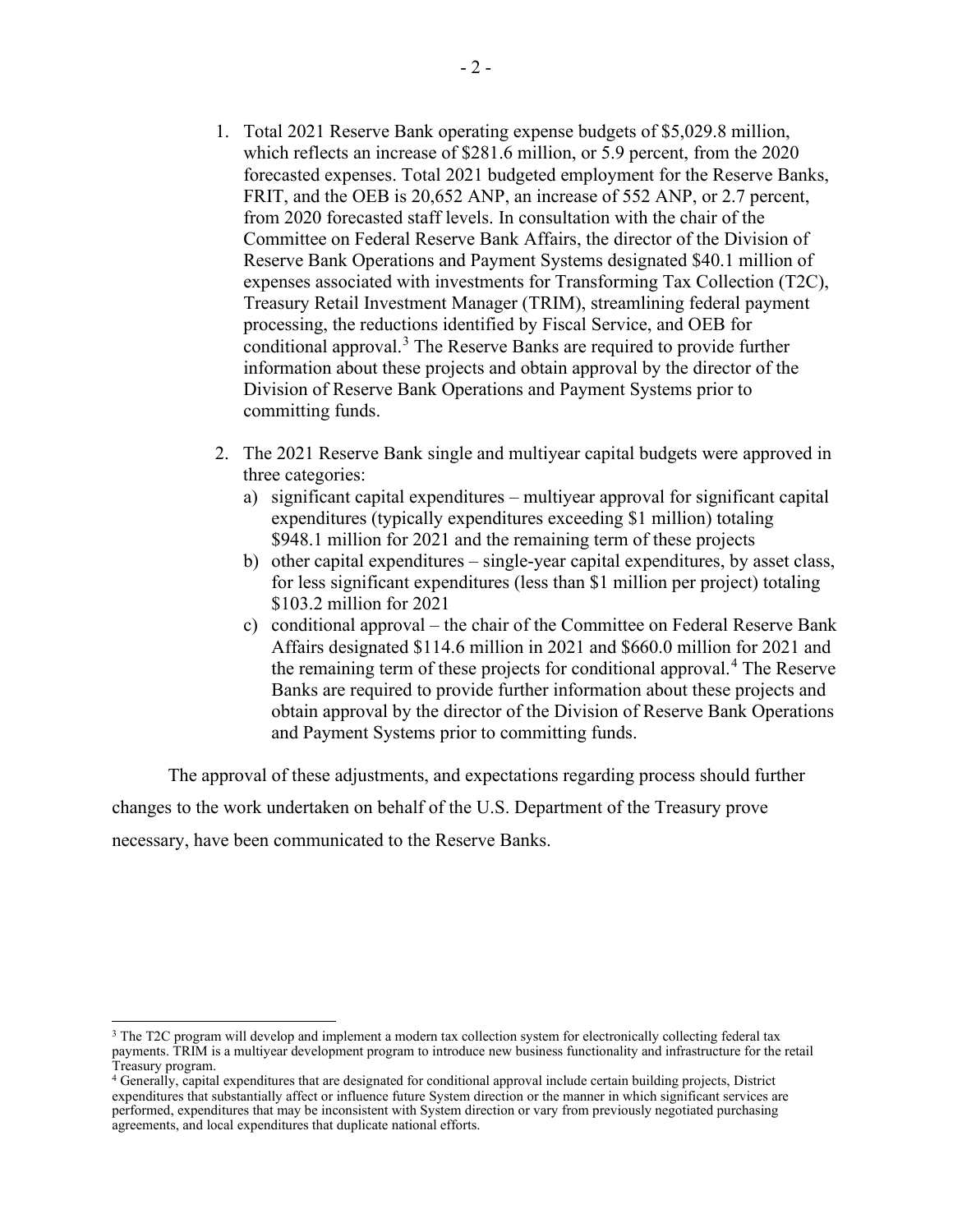# BOARD OF GOVERNORS OF THE FEDERAL RESERVE SYSTEM

DIVISION OF RESERVE BANK OPERATIONS AND PAYMENT SYSTEMS

### **2021 Federal Reserve Bank Budgets**

#### **ACTION**

 On December 10, 2020, the Board approved the 2021 Reserve Bank operating budgets totaling \$5,029.8 million, an increase of \$281.6 million, or 5.9 percent, from the 2020 forecasted expenses.<sup>5</sup> The chair of the Committee on Federal Reserve Bank Affairs designated two components of the operating expense budgets for conditional approval:

- a) Because Fiscal Service had not fully determined the level of funding for fiscal services provided by the Federal Reserve Banks in time for a sufficient review, the portion of the 2021 Banks' budgets associated with services to the Treasury was not considered final.<sup>6</sup> Expenses associated with services provided to the Treasury (\$657.8 million) are therefore subject to additional review after the finalization of the relevant authorization from Fiscal Service. Board approval of Reserve Bank resources for services provided to the Treasury are necessary for material revisions, which are those requiring an adjustment of one percent or more to the 2021 Reserve Bank operating budgets of \$5,029.8 million. For revisions that are not material, which are those requiring an adjustment of less than one percent of the 2021 Reserve Bank operating budgets of \$5,029.8 million, the Board delegated the approval of the resources for services provided to the Treasury to the director of the Division of Reserve Bank Operations and Payment Systems. A similar approach to similar circumstances was taken for the 2019 and 2020 budgets.
- b) Expenses associated with investments in T2C (\$9.3 million), TRIM (\$10.4 million), streamlining federal payment processing (\$9.4 million), and the OEB's resourcing plan (\$0.1 million) require additional review and approval by the director of the Division of Reserve Bank Operations and Payment Systems.

<sup>5</sup> These expenses include those budgeted by Federal Reserve Information Technology and the Office of Employee Benefits that are chargeable to the Reserve Banks. Expenses exclude assessments for the Board of Governors operating expenses, pension costs, the cost of currency, and the Consumer Financial Protection Bureau. The forecast is based on actual expenses incurred through September 2020 and a forecast for the remaining months of the year.

<sup>6</sup> Fiscal Service provided its final guidance on December 22, 2020. However, the discussion section below does not incorporate this guidance, as this guidance was received after the Board's action. The accompanying addendum incorporates Fiscal Service's final guidance.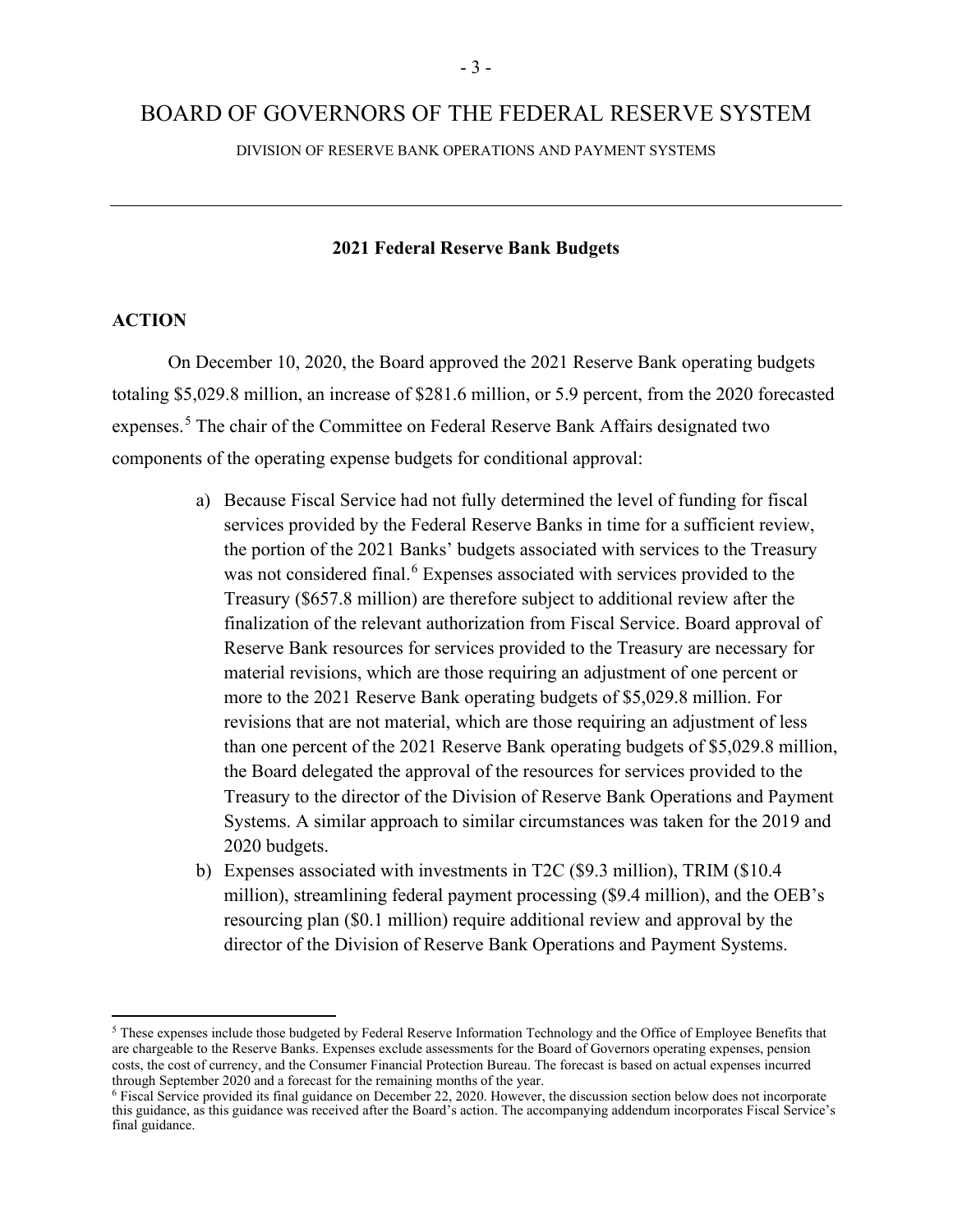The Board also approved the Reserve Bank, FRIT, and the OEB single and multiyear capital budgets in three categories.<sup>7</sup>

- a) Significant capital expenditures multiyear approval for significant capital expenditures (typically expenditures exceeding \$1 million) totaling \$866.9 million for 2021 and the remaining term of these projects;
- b) other capital expenditures single-year capital expenditures, by asset class, for less significant expenditures (less than \$1 million per project) totaling \$102.4 million for 2021; and
- c) conditional approval
	- i. The chair of the Committee on Federal Reserve Bank Affairs designated \$105.1 million in 2021 and \$639.7 million for 2021 and the remaining term of these projects for conditional approval. The Reserve Banks are required to provide further information about these projects and obtain approval from the director of the Division of Reserve Bank Operations and Payment Systems prior to committing funds.
	- ii. The chair of the Committee on Federal Reserve Bank Affairs designated a total of \$47.1 million in Treasury-related capital investments for conditional approval in 2021, pending authorization from Fiscal Service. These investments would be subject to additional review and approval by the director of the Division of Reserve Bank Operations and Payment Systems.

# **DISCUSSION**

The Reserve Banks have prepared annual budgets for 2021 as part of their efforts to demonstrate appropriate stewardship and accountability. The budgets are formulated to ensure alignment with each Reserve Bank's and the System's strategic priorities, including

- contributing to the formulation of monetary policy and enhancing monetary policy implementation to become more effective, flexible, and resilient
- promoting financial stability through effective monitoring, analysis, and policy development
- promoting safety and soundness of financial institutions through effective supervision
- leading efforts to enhance the security, resiliency, functionality, and efficiency of services provided to financial institutions and the public

The Conference of Presidents, operating through its Committee on Spending Stewardship, defines, in close consultation with the Board's Committee on Federal Reserve Bank Affairs, key strategic objectives for the System. Considering longer-term environmental trends and historical

<sup>&</sup>lt;sup>7</sup> See tables in the attachment for expense and capital amounts by Reserve Bank.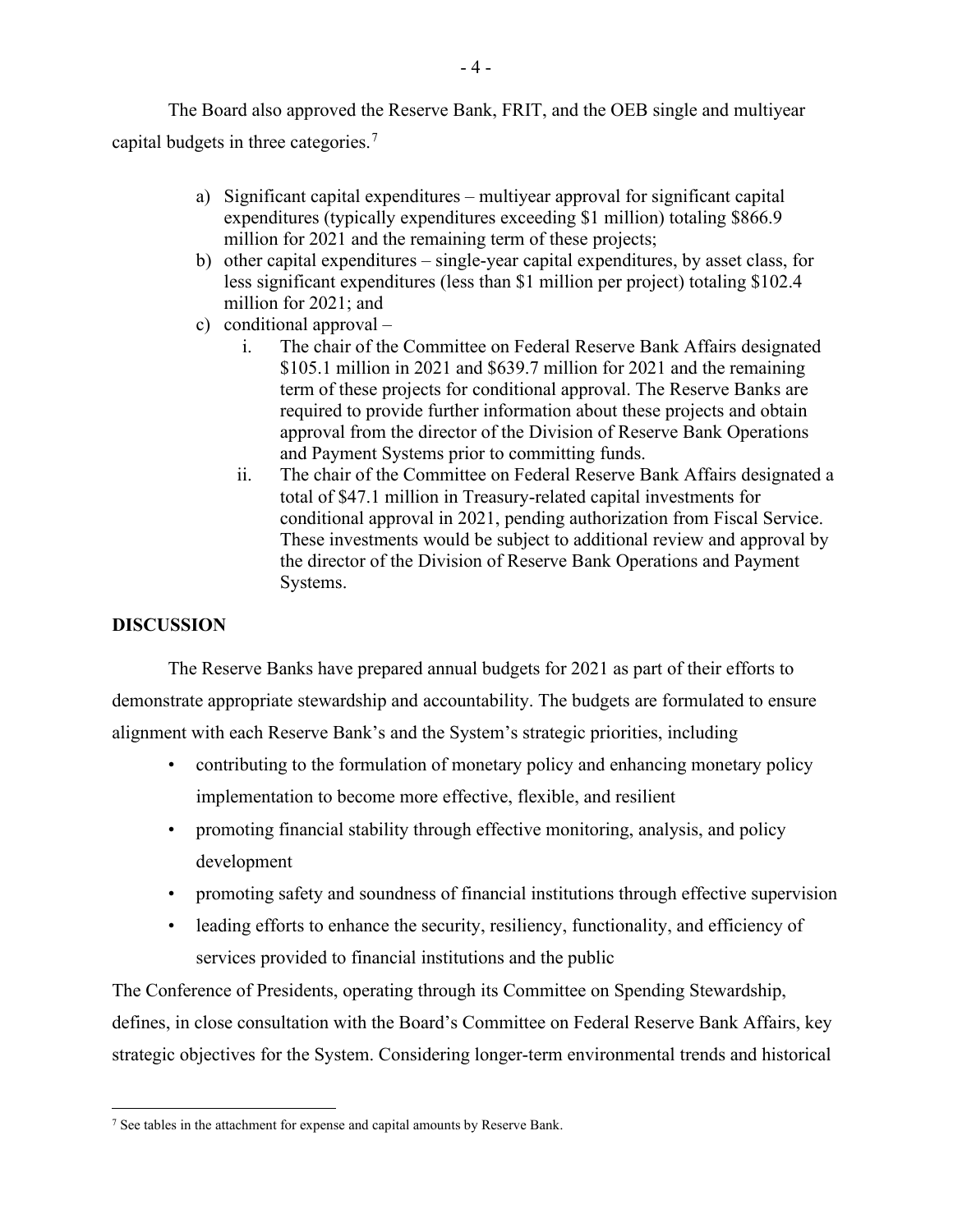growth rates of expense, these governance bodies articulate an aggregate System-level growth expectation for a multiyear period. The Reserve Banks develop budgets that reflect this direction, importantly through framing and making appropriate tradeoffs. These budgets are reviewed by each Reserve Bank's board of directors and senior leadership, the latter of which reviews the budgets for alignment with Reserve Bank and System priorities. Board staff analyzes these budget submissions both individually and in the aggregate and then provides recommendations to the Board's Committee on Federal Reserve Bank Affairs for review and final action.

#### **TOTAL EXPENSE AND EMPLOYMENT SUMMARY**

| The 2021 operating           | <b>Change in Net Expenses</b> |               |           |               |             |                       |  |  |
|------------------------------|-------------------------------|---------------|-----------|---------------|-------------|-----------------------|--|--|
|                              |                               |               |           |               |             |                       |  |  |
| budgets of the Reserve       |                               | 2020          | 2020      | 2021          |             | <b>Percent Change</b> |  |  |
|                              |                               | <b>Budget</b> | Forecast  | <b>Budget</b> | $20F - 20B$ | $21B - 20F$           |  |  |
| Banks, inclusive of          | <b>Total Expense</b>          | \$4,771.2     | \$4,748.2 | \$5,029.8     | $-0.5\%$    | 5.9%                  |  |  |
| Treasury services, total     | Less:                         |               |           |               |             |                       |  |  |
|                              | Priced Services Revenue       | 443.8         | 446.0     | 439.1         | $0.5\%$     | $-1.6\%$              |  |  |
| $$5,029.8$ million, which is | Reimbursable Claims           | 722.5         | 682.3     | 710.4         | $-5.6\%$    | 4.1%                  |  |  |
|                              | <b>Net Expenses</b>           | \$3,604.9     | \$3,619.9 | \$3,880.4     | $0.4\%$     | $7.2\%$               |  |  |
| \$281.6 million, or $5.9$    |                               |               |           |               |             |                       |  |  |

#### **2021 Operating Expenses, Net of Revenue and Reimbursements**

percent, higher than the 2020 forecast. About a quarter of Reserve Bank expenses in the 2021 budget are offset by either priced services revenue (8.7 percent) or reimbursable claims for services provided to the Treasury and fiscal principals (14.1 percent).<sup>8</sup> Budgeted 2021 operating expenses, net of revenue and reimbursements, are expected to increase \$259.7 million, or 7.2 percent, from 2020 forecasted expenses.<sup>9</sup> Budgeted 2021 priced services revenue is 1.6 percent lower than the 2020 forecasted level, reflecting a continual decline in check volume, offset by

<sup>8</sup> The Federal Reserve provides services to the U.S. government pursuant to the Federal Reserve Act, which stipulates that, when required by the Secretary of the Treasury, Reserve Banks will act as fiscal agents and depositories of the United States. Direct and indirect expenses associated with the services provided to the Treasury are reimbursable. Reimbursable claims include the expenses of fiscal agency and depository services provided to the U.S. Treasury, other government agencies, and other fiscal principals. Reimbursable claims are slightly higher than Treasury service expenses shown in the "Reserve Bank Expenses and Staffing*"* table because the reimbursable claims also include expenses associated with the government's use of the Reserve Banks' check, ACH, Fedwire Funds, and Fedwire Securities services; these expenses are included in the "Change in Net Expenses" table.

<sup>9</sup> Reimbursable claims exclude annual assessments for the supervision of large financial companies pursuant to Regulation TT, which are not recognized as revenue or used to fund System expenses. A final rule was approved in November 2020 to modify the supervision and regulation assessment of fees. This rule adjusts the amount charged to assessed companies with total consolidated assets between \$100 billion and \$250 billion to reflect Economic Growth, Regulatory Relief, and Consumer Protection Act related changes in supervisory and regulatory responsibilities. The implementation of these modifications begins in 2021 and as a result, we are unable to provide an estimate for the 2021 assessment at this time.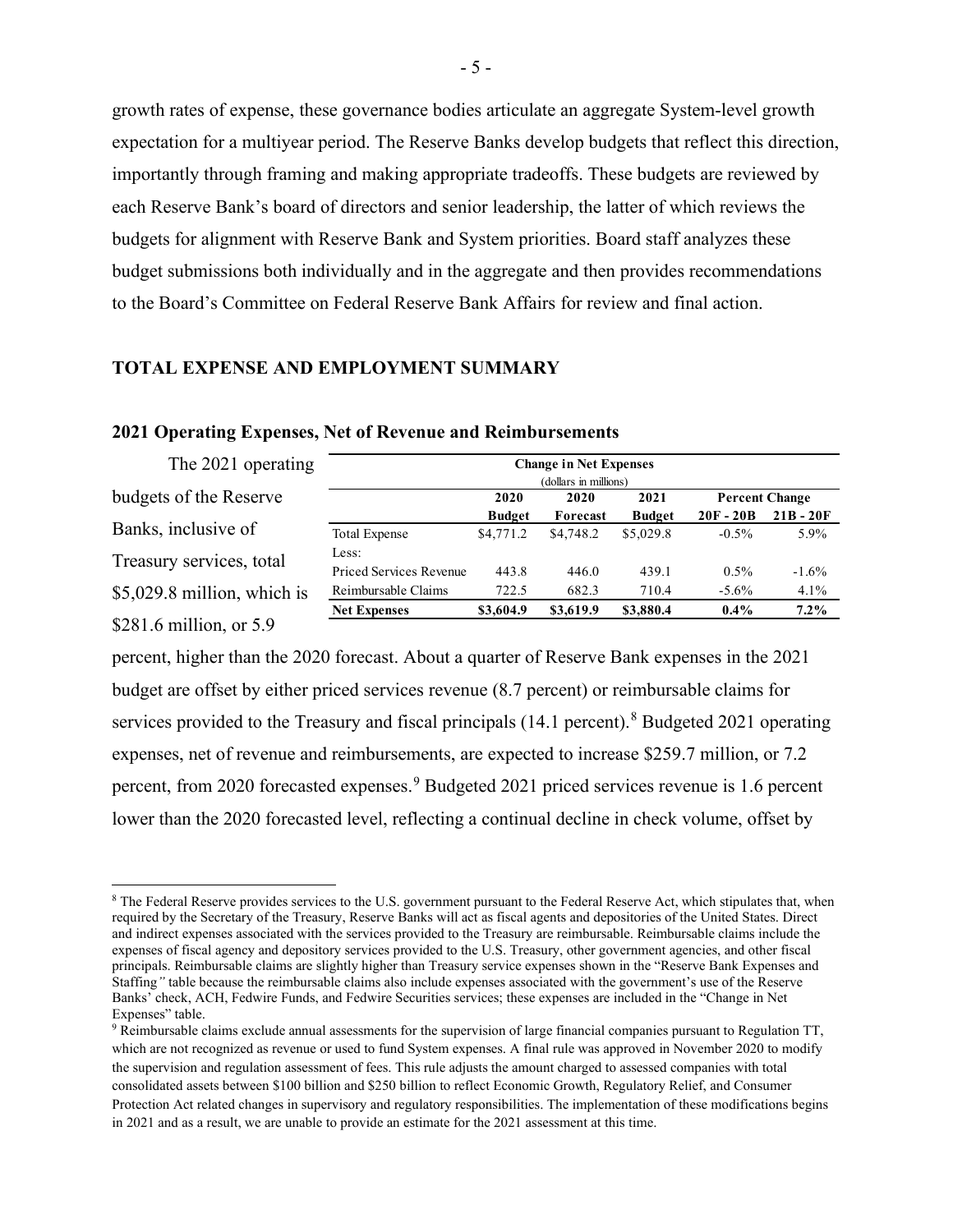steadily increasing ACH volume.<sup>10</sup> Reimbursable claims are expected to increase 4.1 percent in 2021, reflecting increased activity for new or expanded Treasury services, pending approval by Fiscal Service.

#### **2020 Budget Performance**

The total 2020 operating expense forecast for the Reserve Banks is \$4,748.2 million, which is \$23.0 million, or 0.5 percent, less than the approved 2020 budget of \$4,771.2 million. The forecasted average number of personnel (ANP) is 20,099, which is 201, or 1.0 percent, over the 2020 budget. This increase is largely attributable to standing up the credit and liquidity facilities created to provide liquidity to

| <b>Significant Staffing (ANP) Changes</b> |        |  |  |  |  |  |  |  |
|-------------------------------------------|--------|--|--|--|--|--|--|--|
| 2020 Forecast to 2020 Budget              |        |  |  |  |  |  |  |  |
| 2020 Budget                               | 19,898 |  |  |  |  |  |  |  |
| Credit and Liquidity Facilities           | 112    |  |  |  |  |  |  |  |
| Information Technology                    | 74     |  |  |  |  |  |  |  |
| FedNow                                    | 45     |  |  |  |  |  |  |  |
| Support and Overhead                      | 41     |  |  |  |  |  |  |  |
| Cash Services                             | 19     |  |  |  |  |  |  |  |
| Other                                     | 66     |  |  |  |  |  |  |  |
| <b>Treasury Services</b>                  |        |  |  |  |  |  |  |  |
| Supervision and Regulation                |        |  |  |  |  |  |  |  |
| <b>2020 Forecast</b>                      | 20.09  |  |  |  |  |  |  |  |

various sectors of the economy and information technology resources to support the larger telework population in response to COVID-19. Additional resources include support for the Federal Reserve System's commitment to modernize the nation's payment system and establish a safe and efficient foundation for the future (FedNow).<sup>11</sup> The forecasted 2020 capital spending for the Reserve Banks, Federal Reserve Information Technology (FRIT), and Office of Employee Benefits (OEB) is less than budget by \$122.0 million, or 23.0 percent, predominantly driven by plan changes because of COVID-19, including timing and scope for building-related initiatives.

#### **2021 Budgeted Operating Expenses**

The 2021 operating budgets of the Reserve Banks, excluding services to the Treasury, total \$4,372.1 million, which is \$252.9 million, or 6.1 percent, higher than the 2020 forecast. Investments in fee-based services reflect increases for FedNow. Growth in monetary policy and public programs are for increased resources dedicated to regional economic research and

<sup>&</sup>lt;sup>10</sup> The Federal Reserve Board on November 10, 2020, announced the approval of fee schedules, effective January 4, 2021, for payment services the Federal Reserve Banks provide to depository institutions (priced services). The Reserve Banks will maintain the current schedule of prices for priced services in 2021, with the exception of a modification to the Check Services participation fee. This approach recognizes the uncertainties created by the COVID-19 pandemic and offers price stability for customers facing unique challenges in 2021.

<sup>&</sup>lt;sup>11</sup> The Federal Reserve is developing a new round-the-clock real-time payment and settlement service, called the FedNow<sup>SM</sup> Service, to support faster payments in the United States.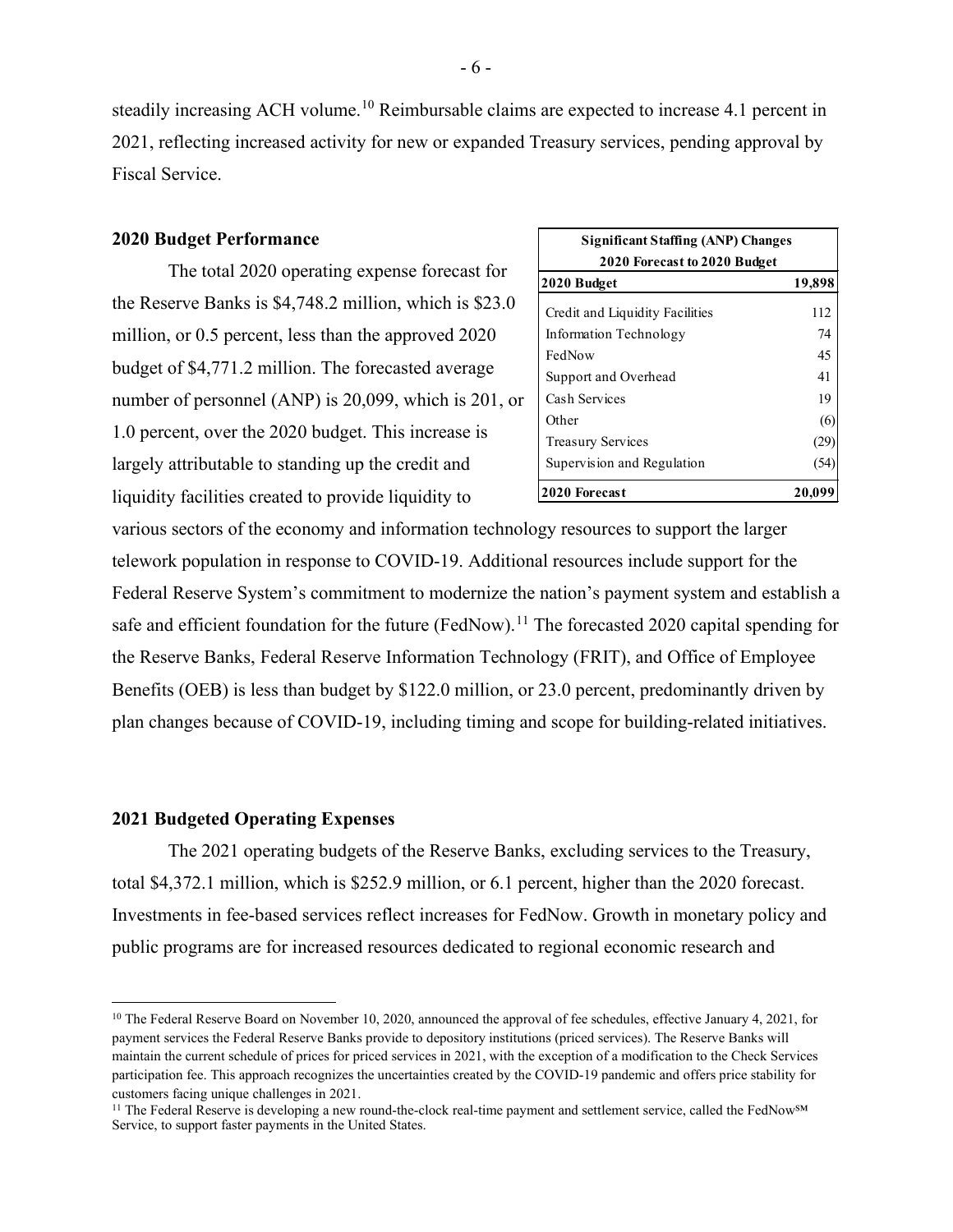community engagement, including studies on inflation and low- and moderate-income communities. Supervision growth has moderated due to more-efficient oversight focusing on areas of risk and allocating resources to the highest priorities. Additionally, increases in cash expenses are driven by the second phase of the next-generation currency-processing program  $(NextGen).<sup>12</sup>$ 

The 2021 operating budgets of the Reserve Banks, including services to the Treasury, total \$5,029.8 million, which is \$281.6 million, or 5.9 percent, higher than the 2020 forecast. Budgeted expenses for services to the Treasury total \$657.8 million, an increase of \$28.7 million, or 4.6 percent, from the 2020 forecast, primarily for ongoing investments to Treasury infrastructure platforms, including the Treasury Web Applications Infrastructure (TWAI) platform and a secure cloud platform for Treasury applications. The chair of the Committee on Federal Reserve Bank Affairs approved the 2021 budgets contingent on final approval of funding levels from Fiscal Service. 13

The chair of the Committee on Federal Reserve Bank Affairs also designated a portion of the 2021 operating expense budgets (\$29.3 million) associated with investments for T2C, TRIM, streamlining federal payment processing, and OEB for conditional approval. Programs with this designation require additional review and approval by the director of the Division of Reserve Bank Operations and Payment Systems.

 $12$  The Cash Product Office has developed a strategy to transition the current fleet of high-speed currency processing machines and the sensor suite from the Banknote Processing System platform to the future next-generation (NextGen) processing infrastructure.

<sup>&</sup>lt;sup>13</sup> Board approval of Reserve Bank resources for services provided to the Treasury would be requested for material revisions, which represent an adjustment of one percent or more to the 2021 Reserve Bank operating budgets of \$5,029.8 million. For revisions that are not material, which represent an adjustment of less than one percent of the 2021 Reserve Bank operating budgets of \$5,029.8 million, the Board delegated the approval of the resources for services provided to the Treasury to the director of the Division of Reserve Bank Operations and Payment Systems.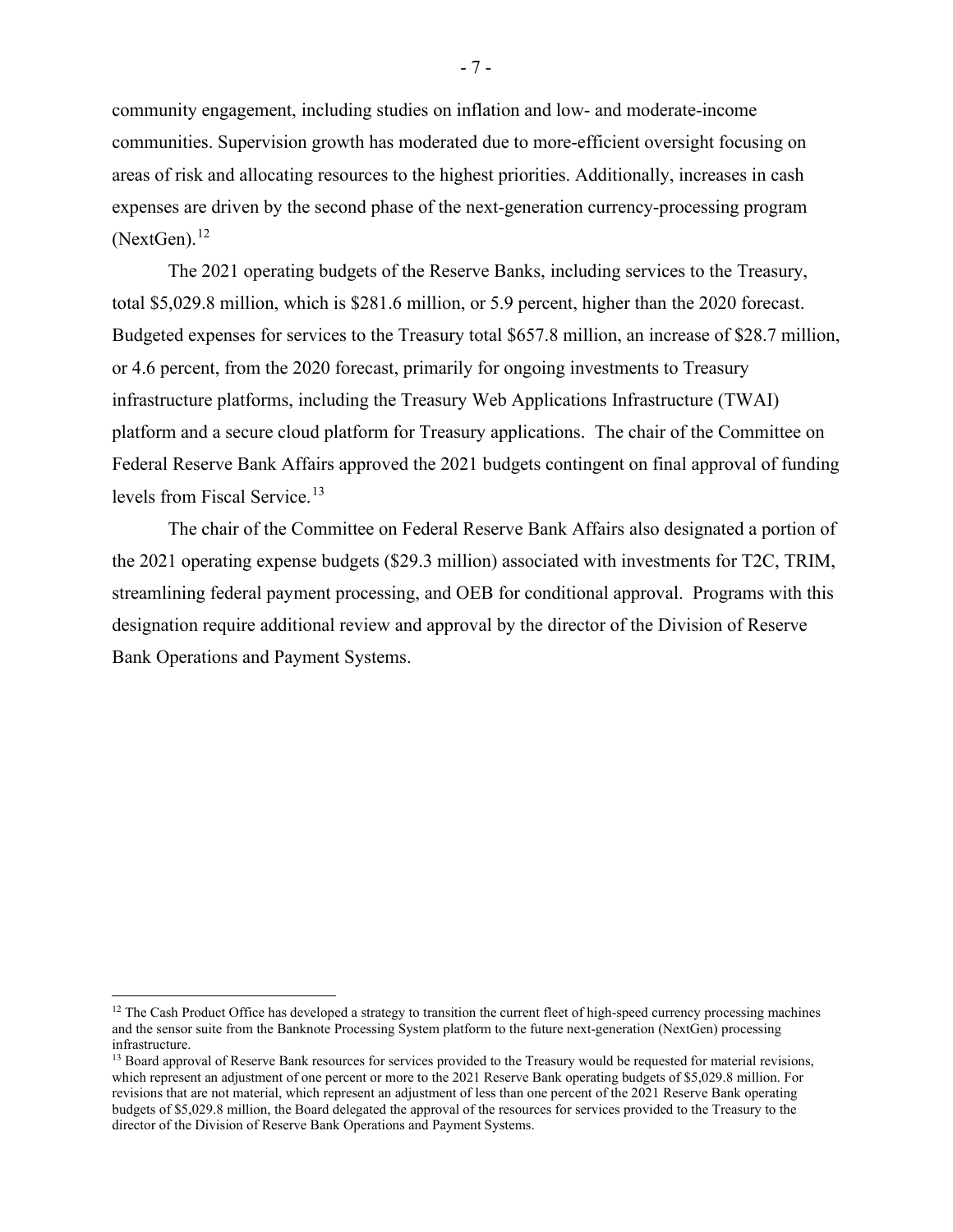#### **2021 Personnel Expenses and Staffing**

Total 2021 budgeted employment for the Reserve Banks, FRIT, and OEB is 20,652 ANP, an increase of 552 ANP, or 2.7 percent, from 2020 forecasted staff levels. Primary growth drivers for ANP include FedNow and Support and Overheard (S&OH). About half of the increase in S&OH is attributable to a realignment of resources to enable national efforts in procurement, finance, and human resource management. The centralization of support functions to realize economies of scale accounts for increases in All Other S&OH. Additions to the

| <b>Significant Staffing (ANP) Changes</b> |        |  |  |  |  |  |  |
|-------------------------------------------|--------|--|--|--|--|--|--|
| 2021 Budget to 2020 Forecast              |        |  |  |  |  |  |  |
| 2020 Forecast                             | 20,099 |  |  |  |  |  |  |
| FedNow                                    | 167    |  |  |  |  |  |  |
| Support and Overhead (S&OH)               | 160    |  |  |  |  |  |  |
| Finance, Procurement and HR               | 87     |  |  |  |  |  |  |
| All Other S&OH                            | 73     |  |  |  |  |  |  |
| Cash                                      | 63     |  |  |  |  |  |  |
| Public Programs                           | 38     |  |  |  |  |  |  |
| Other                                     | 34     |  |  |  |  |  |  |
| <b>Customer Relations Support Office</b>  | 33     |  |  |  |  |  |  |
| <b>Monetary Policy</b>                    | 29     |  |  |  |  |  |  |
| Information Technology                    | 5      |  |  |  |  |  |  |
| 2021 Budget (before Treasury Svcs)        | 20,628 |  |  |  |  |  |  |
| <b>Treasury Services</b>                  | 24     |  |  |  |  |  |  |
| 2021 Budget                               | 20,652 |  |  |  |  |  |  |

Cash function reflect support of ongoing currency operations and the NextGen program. Growth in the Customer Relations Support Office results from the need to enhance product offerings and ensure the security and resiliency of FedLine.<sup>14</sup> The increases in Monetary Policy and Public Programs supports community development initiatives and regional economic research and outreach initiatives.

Reserve Bank officer and staff salaries and other personnel expenses for 2020 total \$3,572.3 million, an increase of \$228.1 million, or 6.4 percent, from 2020 forecasted expenses. The increase reflects the expenses associated with additional staff, salary administration (that is, merit increases, equity adjustments, and promotions), variable pay, and retirement and other benefit costs.

<sup>&</sup>lt;sup>14</sup> Enhancements to FedLine reflect a multiyear transformational effort focused on evolving the FedLine network, authentication, and hosting infrastructure to meet customer, industry, and FRS needs.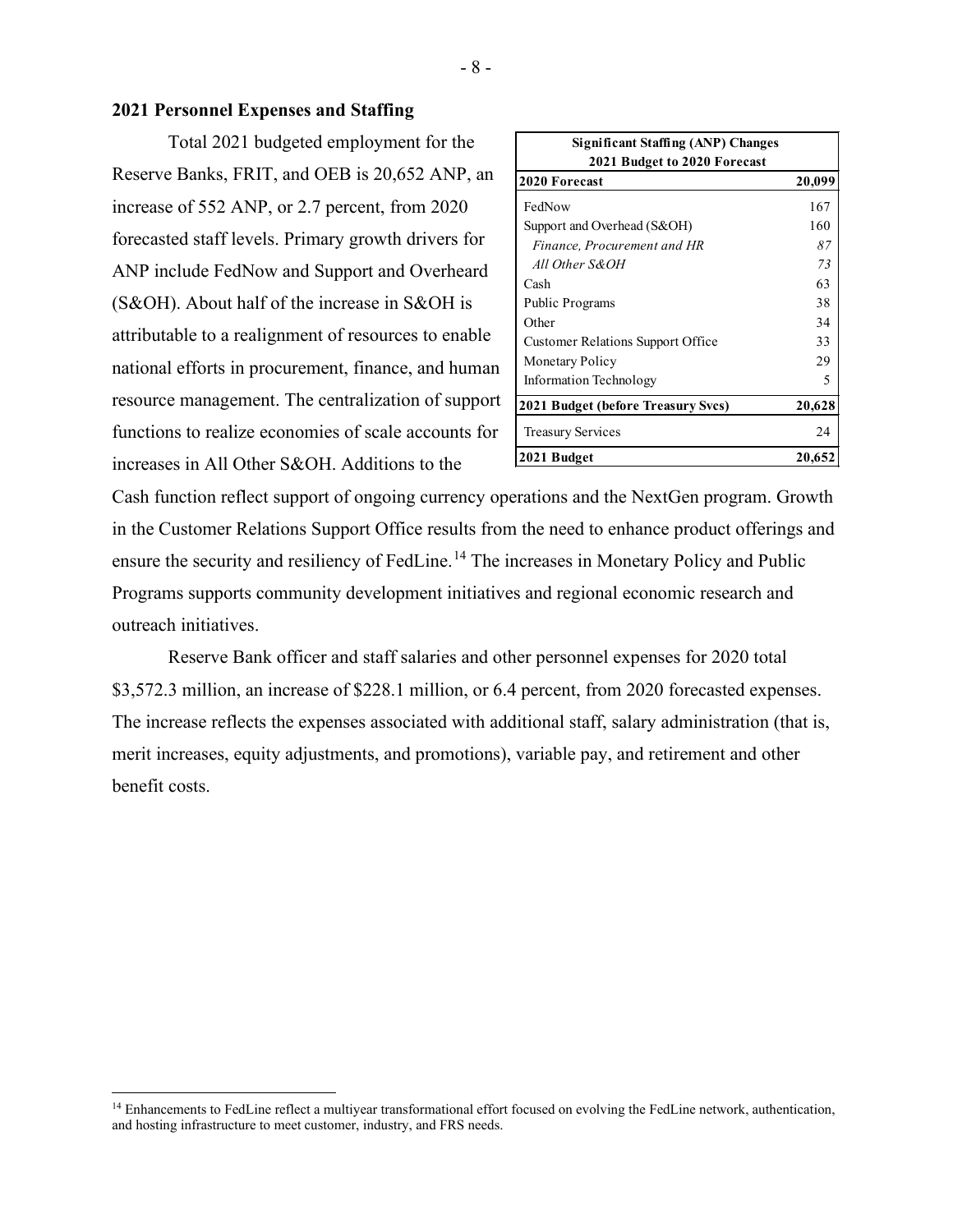#### **2021 Capital Budgets**

The 2021 capital budgets submitted by the Reserve Banks, FRIT, and OEB total \$598.9 million. The 2021 capital budget has increased \$189.9 million, or 46.4 percent, from the 2020 forecasted levels of \$408.9 million, largely reflecting ongoing multiyear building and IT strategic initiatives. Initiatives in the 2021 capital budget support major workspace renovations, address aging

|                                         | 2021 Capital | 2022 and Bevond<br>Capital | Total     |
|-----------------------------------------|--------------|----------------------------|-----------|
| Capital Expenditures Designated for     | \$152.2      | \$589.8                    | \$742.0   |
| Conditional Approval <sup>1</sup>       |              |                            |           |
| Projects previously designated          | 11.6         | 21.0                       | 32.5      |
| New conditionally approved projects     | 93.5         | 513.6                      | 607.1     |
| Treasury Initiatives <sup>2</sup>       | 47.1         | 55.2                       | 102.3     |
| <b>Significant Capital Expenditures</b> | 344.3        | 522.7                      | 866.9     |
| <b>Other Capital Expenditures</b>       | 102.4        |                            | 102.4     |
| Art                                     | 0.2          |                            | 0.2       |
| Building                                | 20.8         |                            | 20.8      |
| Equipment                               | 55.6         |                            | 55.6      |
| Furniture, Furnishings, & Fixtures      | 4.4          |                            | 4.4       |
| Land and Other Real Estate              | 1.3          |                            | 1.3       |
| Leasehold Improvements                  | 0.2          |                            | 0.2       |
| Software                                | 19.9         |                            | 19.9      |
| Total Capital Budget                    | \$598.9      | \$1,112.5                  | \$1,711.3 |

**2021 Capital Budget**

<sup>1</sup> Previously designated projects may include amounts that have already been approved by the Director of RBOPS that are not reflected on this chart.

<sup>2</sup> Pending approval by the Bureau of the Fiscal Service.

building infrastructure in several Reserve Banks, improve IT infrastructure, and provide application upgrades and releases. Additionally, because several programs experienced pandemic related delays in 2020, Reserve Banks' 2021 capital investments account for "COVID catch-up" work (that is, planned 2020 projects that were delayed or deferred to 2021 as a result of the pandemic). The chair of the Committee on Federal Reserve Bank Affairs designated a portion of the projects comprising the 2021 capital budgets (\$152.2 million) for conditional approval, requiring additional review and approval by the director of the Division of Reserve Bank Operations and Payment Systems. The remainder of the budgets were approved in two categories: (1) approval for significant capital expenditures for 2021 and the remaining term of these projects (\$866.9 million) and (2) single-year approval for all other capital expenditures by asset class (\$102.4 million).

#### *Capital expenditures designated for conditional approval*

The chair of the Committee on Federal Reserve Bank Affairs designated for conditional approval budgeted 2021 capital expenditures of \$152.2 million and total multiyear budgeted expenditures of \$742.0 million for 2021 and future years. The expenditures designated for conditional approval include large-scale building projects to renovate office space and update building infrastructure. Technology projects include support for services performed on behalf of Treasury, investments for FedNow, and NextGen. In addition, the chair of the Committee on Federal Reserve Bank Affairs designated for conditional approval the expense portion of T2C,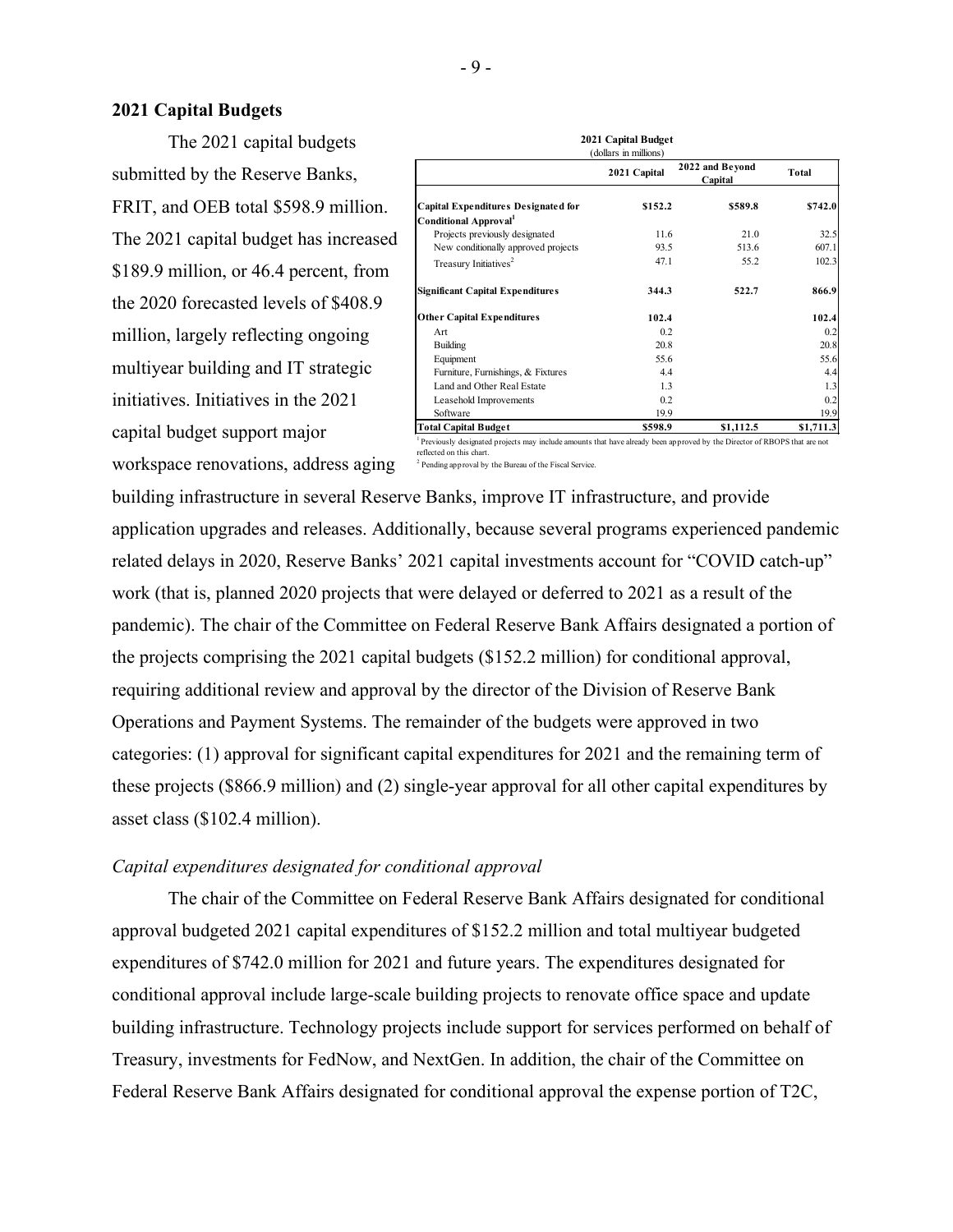TRIM, investments for streamlining federal payment processing, and OEB resourcing as well as all Treasury-related investments, pending approval from Fiscal Service.

#### *Significant capital expenditures*

Significant capital expenditures (typically expenditures exceeding \$1 million) that have not been designated for conditional approval include total multiyear budgeted expenditures of \$866.9 million for 2021 and future years, of which the single-year 2021 budgeted expenditures are \$344.3 million. This category includes building expenditures for office space renovations, mechanical and electrical infrastructure upgrades, building automation, and security enhancements. IT projects include ongoing IT infrastructure investments, initiatives that enable better access to data and enhance cybersecurity and cyberresiliency, and applications to support fee-based services, supervision, cash, and open market operations.

#### *Other capital expenditures*

The 2021 capital budgets include \$102.4 million for other capital expenditures that are individually less than \$1 million per project, such as building maintenance expenditures, scheduled software and equipment upgrades, and equipment and furniture replacements.

#### **Five-Year Trend in Reserve Bank Expenses**

Total expenses for the Reserve Banks have grown an average of 4.5 percent annually from 2016 actual through 2021 budget.

| Total Expenses of the Federal Reserve Banks, by Functional Area |                       |           |           |           |           |               |           |  |  |  |  |
|-----------------------------------------------------------------|-----------------------|-----------|-----------|-----------|-----------|---------------|-----------|--|--|--|--|
|                                                                 | (dollars in millions) |           |           |           |           |               |           |  |  |  |  |
|                                                                 | 2016                  | 2017      | 2018      | 2019      | 2020      | 2021          | $CAGR*$   |  |  |  |  |
|                                                                 | Actual                | Actual    | Actual    | Actual    | Forecast  | <b>Budget</b> | 2016-2021 |  |  |  |  |
| <b>Central Bank Service</b>                                     | \$3,053.9             | \$3,186.3 | \$3,344.3 | \$3,463.0 | \$3,599.0 | \$3,781.2     | 4.4%      |  |  |  |  |
| Monetary and Economic Policy                                    | 655.1                 | 693.4     | 720.4     | 751.9     | 799.3     | 845.4         | $5.2\%$   |  |  |  |  |
| Services to Financial Institutions and the Public               | 1.088.8               | 1.127.0   | 1.199.6   | 1.238.1   | 1,338.0   | 1.384.6       | 4.9%      |  |  |  |  |
| Supervision                                                     | 1.309.9               | 1.366.0   | 1.424.2   | 1.473.0   | 1.461.6   | 1,551.2       | 3.4%      |  |  |  |  |
| Services to U.S. Treasury and Gov't Agencies                    | 569.9                 | 597.6     | 608.3     | 617.1     | 629.0     | 657.8         | 2.9%      |  |  |  |  |
| <b>Fee-Based Services to Financial Institutions</b>             | 408.3                 | 425.0     | 441.5     | 463.0     | 520.2     | 590.9         | 7.7%      |  |  |  |  |
| Total                                                           | \$4,032.1             | \$4,209.0 | \$4,394.1 | \$4,543.1 | \$4,748.2 | \$5,029.8     | 4.5%      |  |  |  |  |

\*Compound Annual Growth Rate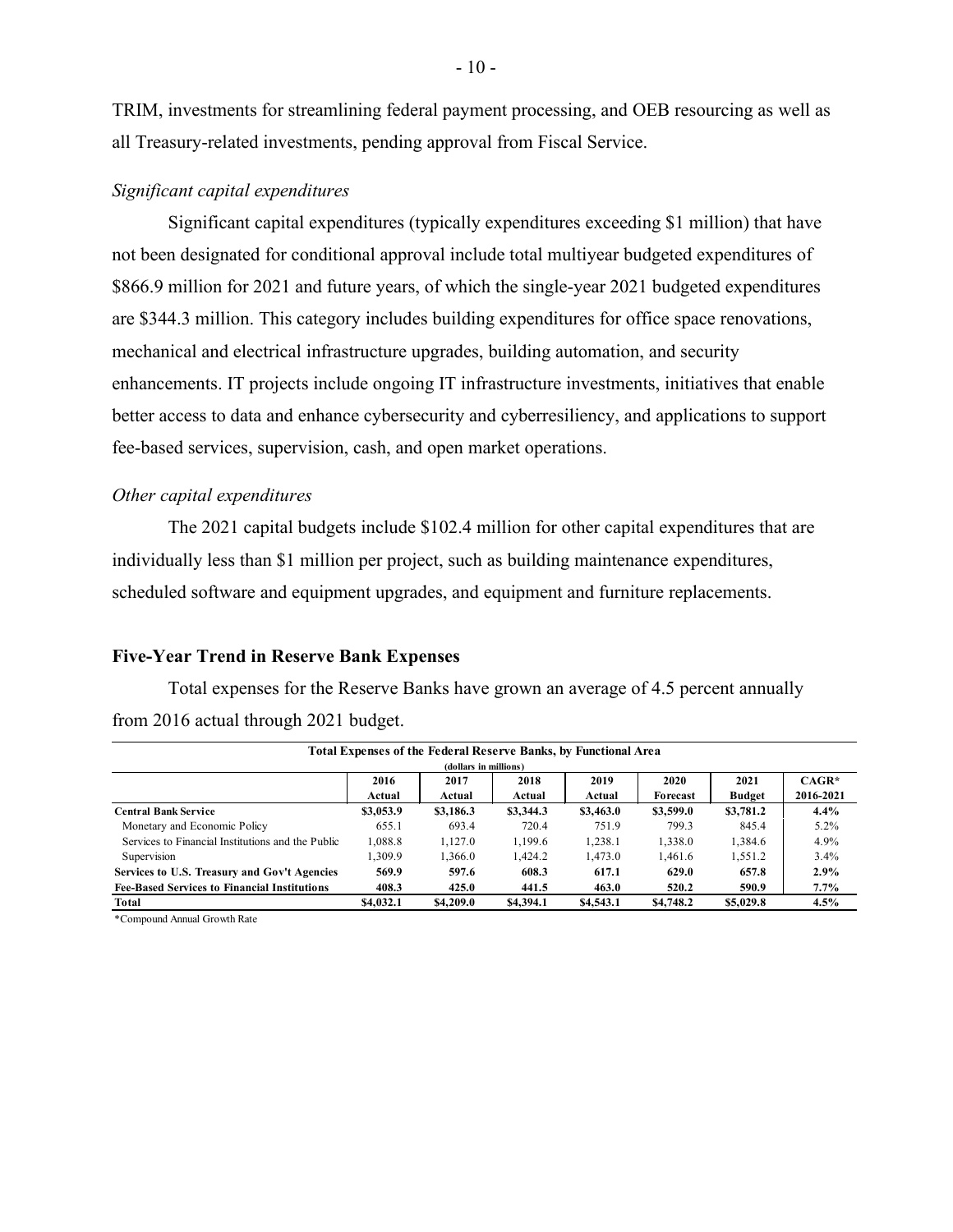*Trends in Central Bank Service Expense* 

Expenses for central bank functions, which comprise monetary and economic policy, open market operations, services to financial institutions and the public, and supervision, have grown an average of 4.4 percent



annually over the past five years. Monetary and economic policy expense has experienced the largest rate of growth, with an average of 5.2 percent annual expense growth over the past five years and an increase of 93 ANP since 2016. This growth is largely driven by increases at the Federal Reserve Bank of New York, reflecting a focus on improving operational resiliency and technology enhancements to better support the management, analysis, and execution of open market operations. Additional growth in monetary policy expenses reflects increased resources dedicated to regional economic research.

Expenses in services to financial institutions and the public have increased an average of 4.9 percent annually, reflecting ongoing currency operations, the onset of funding for the NextGen currency-processing program, and the formation of the credit and liquidity facilities.

Average growth in supervision expenses has been kept to 3.4 percent annually by focusing on efficiencies and making tradeoff decisions that direct funding to strategic priorities.

#### *Trends in Treasury Services Expense*

Treasury services expenses have increased an average of 2.9 percent annually from 2016

to 2021. Expenses have increased to meet the Treasury's evolving and expanding needs, which are largely attributable to the modernization of core systems and the addition of new Treasury applications. A portion of this growth has been offset by

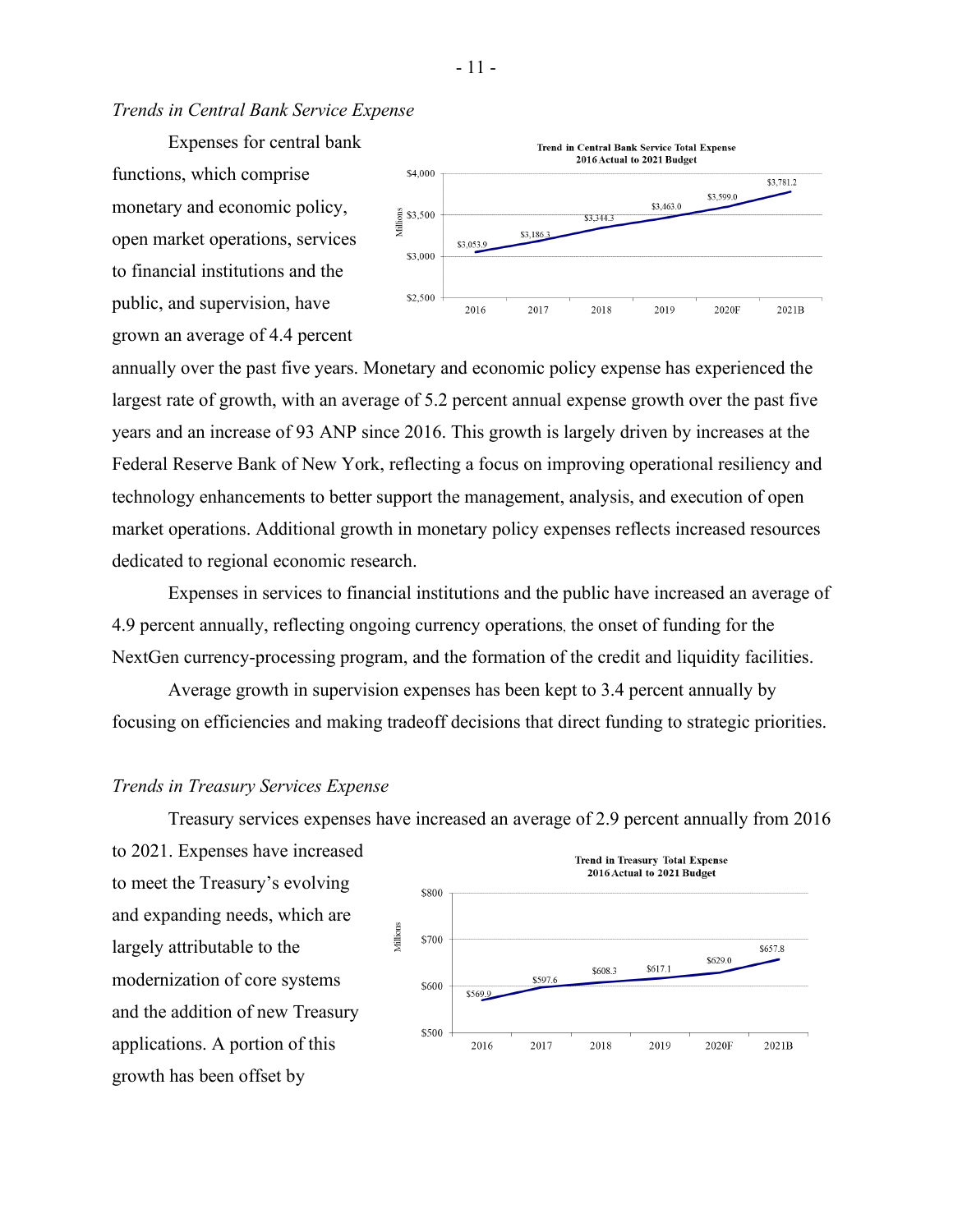Reserve Bank efficiency initiatives and the consolidation of various Fiscal Agent support functions.

#### *Trends in Fee-Based Services Expense*

Fee-based services expenses have increased an average of 7.7 percent annually since 2016. Expense increases are primarily for investments in the payment infrastructure

Villions

modernization efforts, including the FedNow initiative and investments associated with multiyear technology initiatives to modernize processing platforms for Fedwire and ACH.<sup>15</sup> These



20,652

2021B

investments are expected to enhance efficiency, the overall quality of operations, and the Reserve Banks' ability to offer additional services to depository institutions. Partially offsetting these investments are declining check services expenses, which have fallen an average of 3.7 percent annually since 2016 because of the decrease of paper check volume and the efficiencies associated with electronic check processing.

#### *Trends in Staffing*

Total staffing levels have increased an average of 1.3 percent annually since 2016. The primary driver is in fee-based services, at an average of 26.7 percent annually, where growth is

Trend in Staffing (ANP) attributable to staffing 2016 Actual to 2021 Budget additions for FedNow. 22,000 Growth in services to 20,500 20,099 19,754 **ANP** 19,577 19,393 19,330 financial institutions and the 19 000 public is primarily for the 17.500 addition of resources in 2016 2017 2018 2019 2020F support of the credit and

liquidity facilities, which were created in response to the COVID-19 pandemic. Monetary policy has grown modestly to support financial stability monitoring, operational activities, and regional

<sup>&</sup>lt;sup>15</sup> The ACH Modernization program is a multi-year technology initiative designed to replace the Federal Reserve's current core ACH processing system with a new, modern technology solution.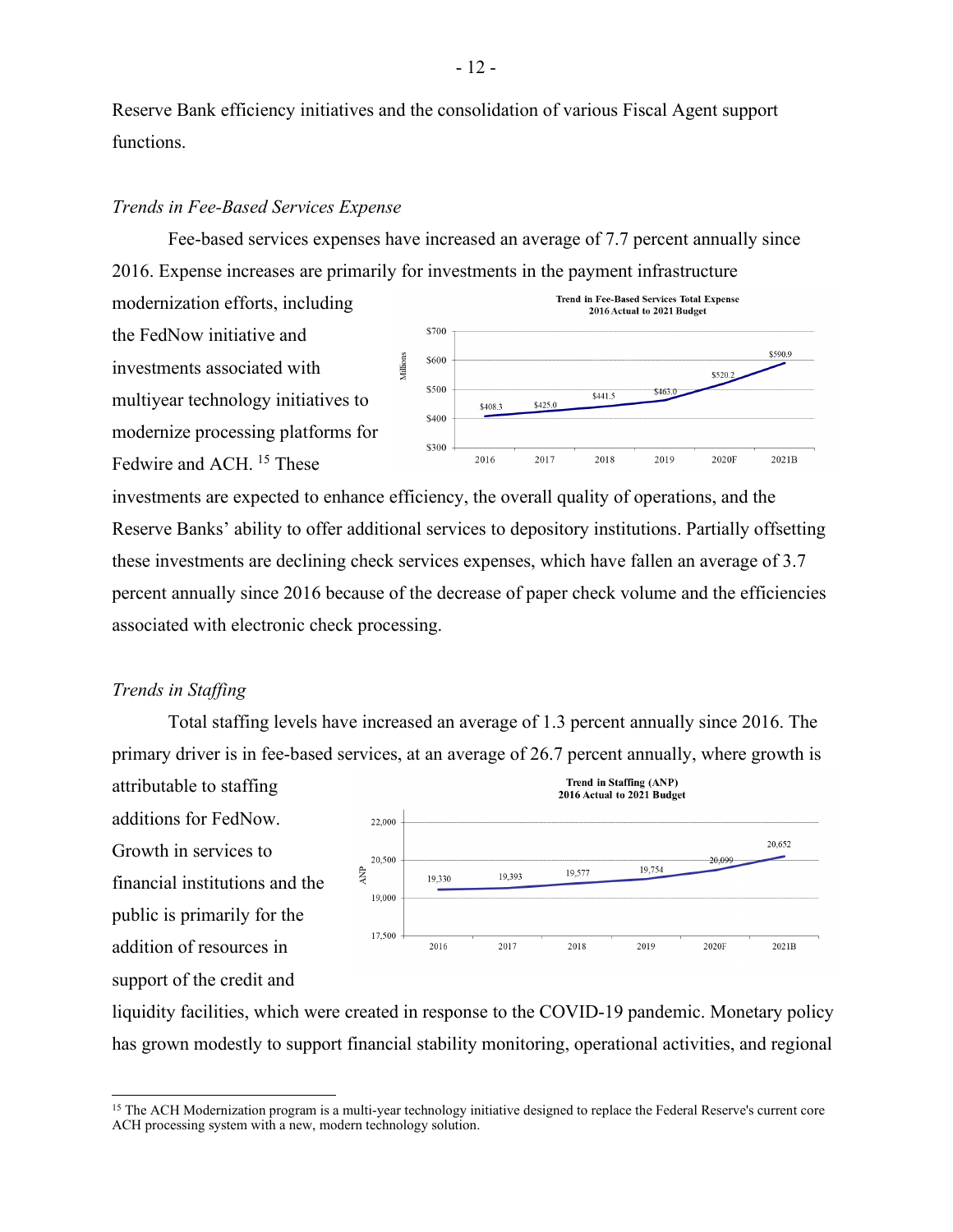economic research. Staffing in the Treasury function supports operations of ongoing programs. These increases are offset, in part, by relatively stable staffing in the supervision function as increases to support strategic initiatives are counterbalanced by operational efficiencies and reduced regulatory burden.

#### *Trends in Capital*



large-scale automation projects. These initiatives include development of FedNow, ACH Modernization, NextGen and other cash modernization initiatives, Fedwire initiatives, and Treasury applications. In 2021, major building renovation and infrastructure projects in several Reserve Banks will advance, while concurrently the Federal Reserve System will continue to invest in automation initiatives and IT infrastructure.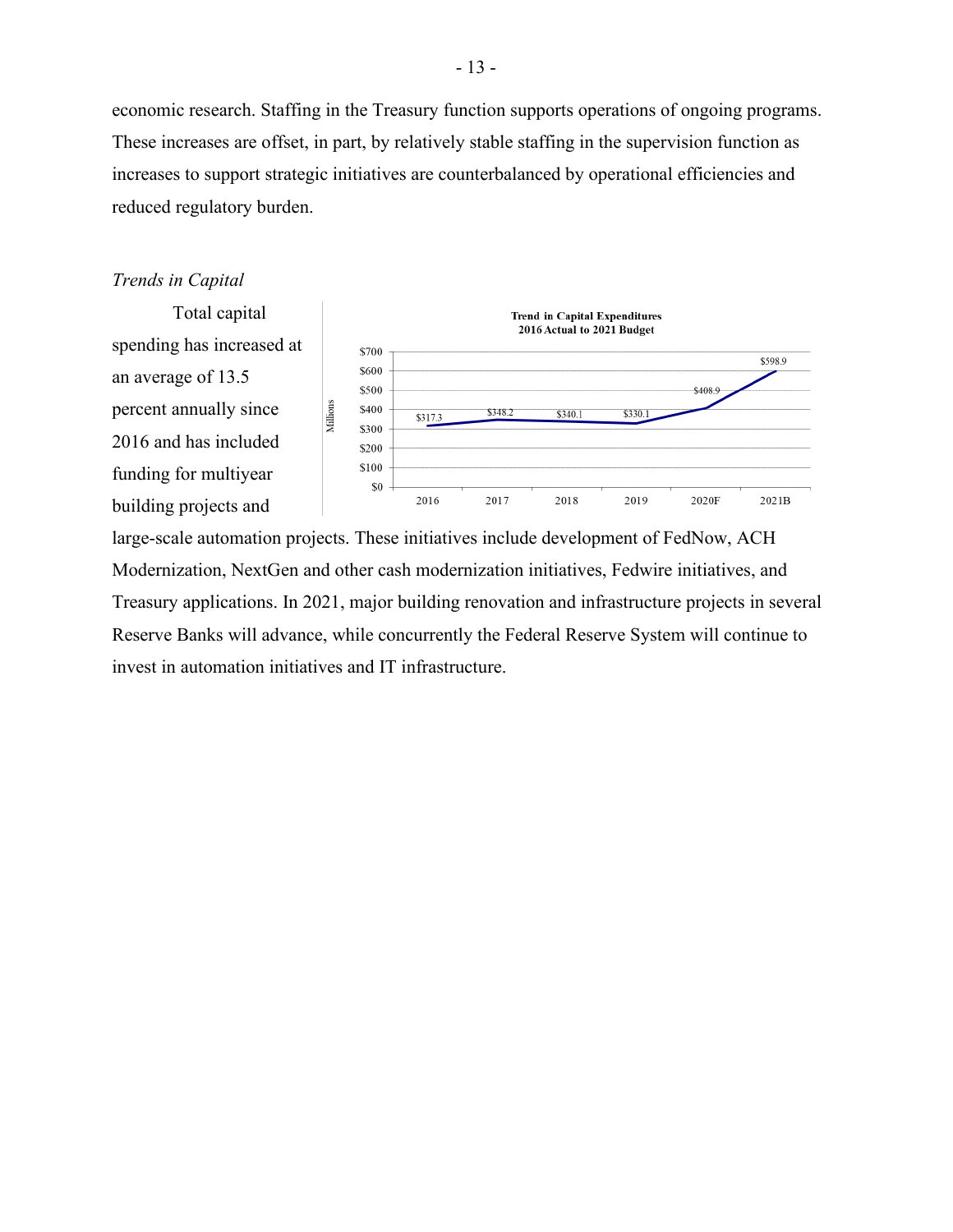### **ATTACHMENT**

# **Statistical Supplement**

| Table A | Total Expenses of the Federal Reserve Banks, by District                                                              |
|---------|-----------------------------------------------------------------------------------------------------------------------|
| Table B | Total Employment of the Federal Reserve Banks, by District                                                            |
| Table C | Total Employment of the Federal Reserve Banks, by Functional Area                                                     |
| Table D | Budgeted Changes to the Cash Compensation Components of the Federal<br>Reserve Banks, Officers and Staff, by District |
| Table E | Capital Outlays of the Federal Reserve Banks, by District                                                             |

Notes: In the following tables, Reserve Bank expenses include those budgeted by FRIT and OEB that are chargeable to the Reserve Banks.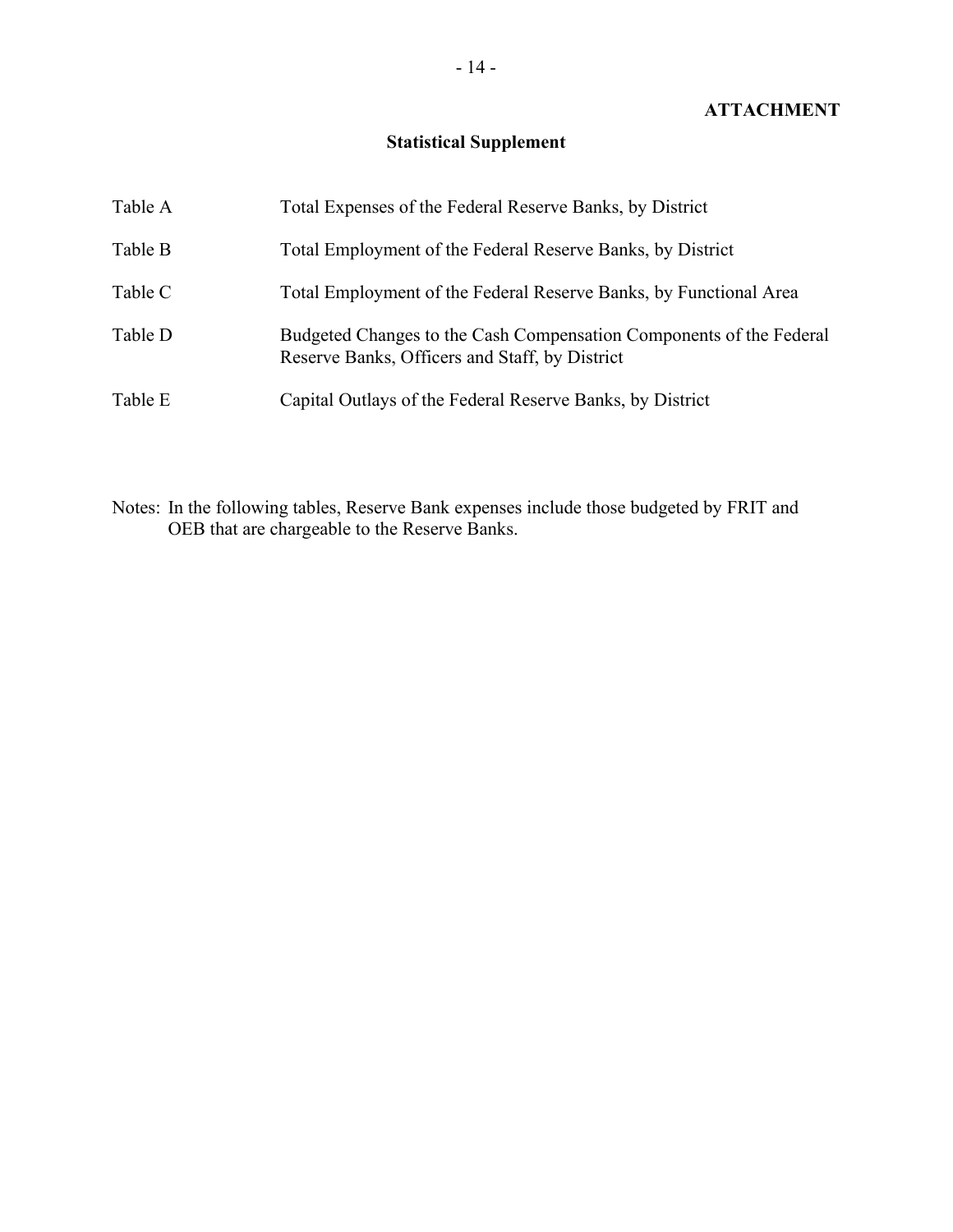# **TABLE A: TOTAL EXPENSES OF THE FEDERAL RESERVE BANKS by District, 2020 and 2021 (Dollars in Thousands)**

|                 | 2020          | 2020            | 2021          | Variance   |            |            |  |
|-----------------|---------------|-----------------|---------------|------------|------------|------------|--|
| <b>District</b> | <b>Budget</b> | <b>Forecast</b> | <b>Budget</b> | 20F to 20B | 21B to 20F | 21B to 20B |  |
| <b>Boston</b>   | 239,629       | 258,464         | 312,205       | 7.9%       | 20.8%      | 30.3%      |  |
| New York        | 1,076,874     | 1,078,102       | 1,122,683     | 0.1%       | 4.1%       | 4.3%       |  |
| Philadelphia    | 199,364       | 197,097         | 210,731       | $-1.1%$    | 6.9%       | 5.7%       |  |
| Cleveland       | 230,228       | 224,663         | 236,370       | $-2.4%$    | 5.2%       | 2.7%       |  |
| Richmond        | 517,673       | 528,289         | 546,151       | 2.1%       | 3.4%       | 5.5%       |  |
| Atlanta         | 414,136       | 405,830         | 425,140       | $-2.0\%$   | 4.8%       | 2.7%       |  |
| Chicago         | 423,694       | 413,939         | 453,469       | $-2.3%$    | 9.5%       | 7.0%       |  |
| St. Louis       | 437,324       | 416,389         | 446,800       | $-4.8%$    | 7.3%       | 2.2%       |  |
| Minneapolis     | 183,092       | 184,852         | 193,208       | $1.0\%$    | 4.5%       | 5.5%       |  |
| Kansas City     | 364,429       | 360,371         | 381,879       | $-1.1%$    | 6.0%       | 4.8%       |  |
| Dallas          | 243,322       | 245,585         | 258,180       | 0.9%       | 5.1%       | 6.1%       |  |
| San Francisco   | 441,444       | 434,611         | 443,007       | $-1.5%$    | 1.9%       | 0.4%       |  |
| <b>Total</b>    | 4,771,209     | 4,748,194       | 5,029,824     | $-0.5%$    | 5.9%       | 5.4%       |  |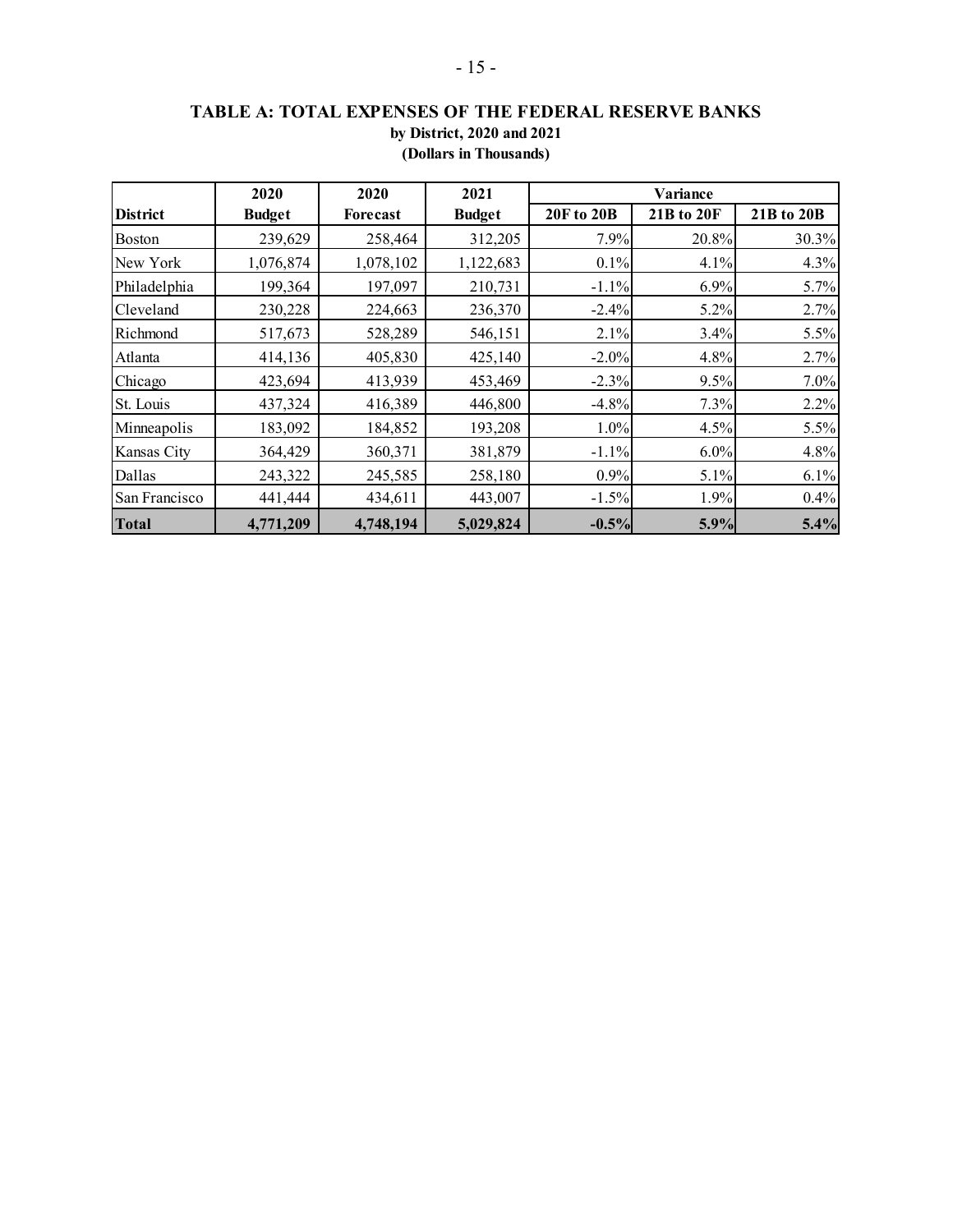### **TABLE B: TOTAL EMPLOYMENT OF THE FEDERAL RESERVE BANKS by District, 2020 and 2021 (Average Number of Personnel)**

|                 | 2020          | 2020     | 2021          | <b>Variance</b>   |              |                |  |
|-----------------|---------------|----------|---------------|-------------------|--------------|----------------|--|
| <b>District</b> | <b>Budget</b> | Forecast | <b>Budget</b> | <b>20F to 20B</b> | 21B to 20F   | 21B to 20B     |  |
| <b>Boston</b>   | 1,055         | 1,035    | 1,254         | $-20$             | 219          | 199            |  |
| New York        | 3,223         | 3,204    | 3,218         | $-19$             | 14           | $-5$           |  |
| Philadelphia    | 864           | 882      | 881           | 17                | $-1$         | 17             |  |
| Cleveland       | 1,030         | 1,029    | 1,052         | $-1$              | 23           | $22\,$         |  |
| Richmond        | 1,460         | 1,502    | 1,514         | 42                | 12           | 54             |  |
| Atlanta         | 1,730         | 1,733    | 1,734         | 3                 | $\mathbf{0}$ | $\mathfrak{Z}$ |  |
| Chicago         | 1,606         | 1,617    | 1,676         | 11                | 58           | 69             |  |
| St. Louis       | 1,415         | 1,441    | 1,458         | 26                | 17           | 43             |  |
| Minneapolis     | 1,054         | 1,069    | 1,088         | 14                | 19           | 34             |  |
| Kansas City     | 2,064         | 2,087    | 2,096         | 23                | 9            | 32             |  |
| Dallas          | 1,278         | 1,290    | 1,323         | 12                | 33           | 45             |  |
| San Francisco   | 1,762         | 1,790    | 1,826         | 29                | 36           | 65             |  |
| <b>Subtotal</b> | 18,542        | 18,680   | 19,120        | 138               | 440          | 578            |  |
| <b>FRIT</b>     | 1,295         | 1,358    | 1,465         | 63                | 107          | 170            |  |
| <b>OEB</b>      | 61            | 62       | 67            | $\theta$          | 5            |                |  |
| <b>Total</b>    | 19,898        | 20,099   | 20,652        | 201               | 552          | 754            |  |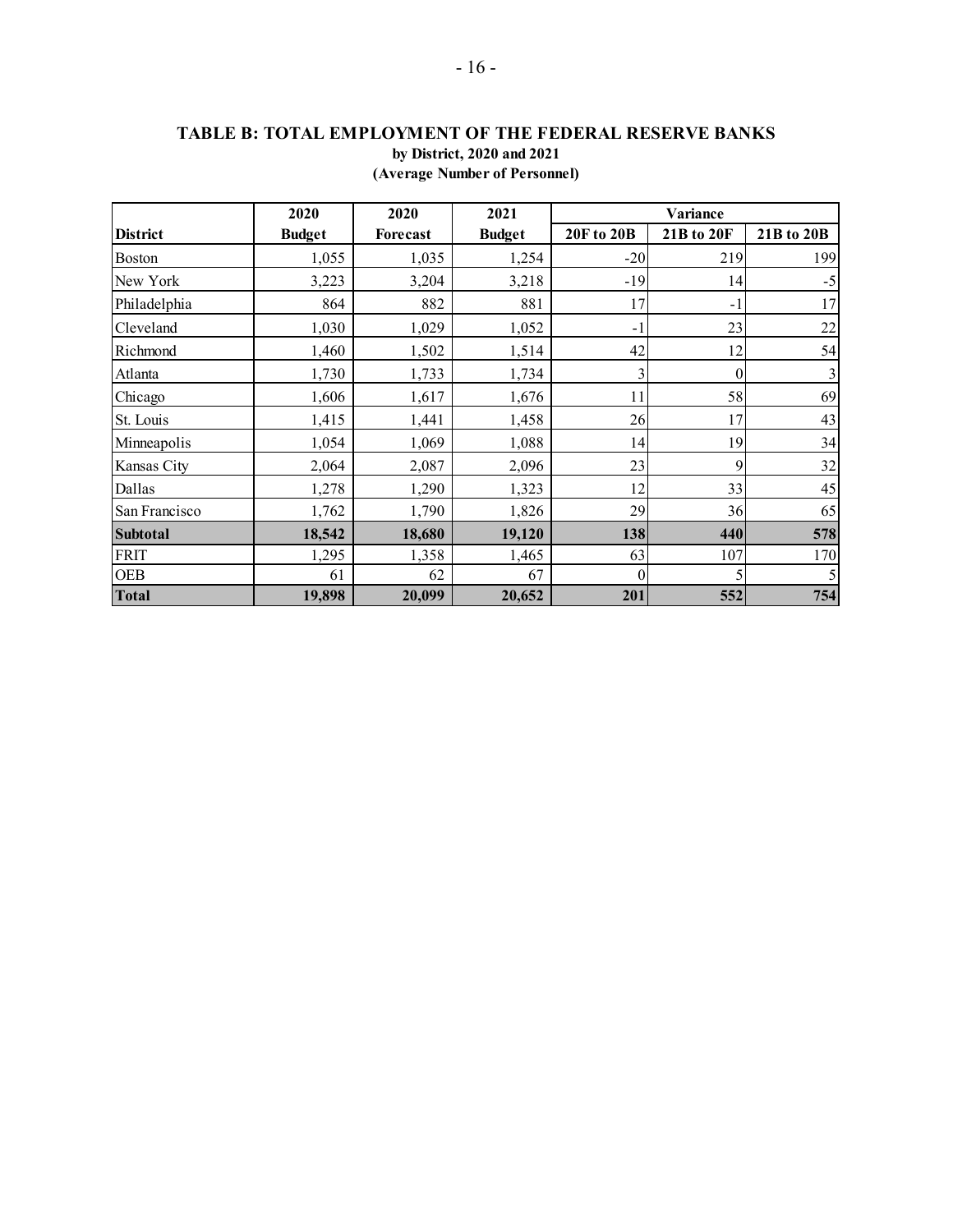# **TABLE C: TOTAL EMPLOYMENT OF THE FEDERAL RESERVE BANKS<sup>1</sup> by Functional Area**

| (Average Number of Personnel) |  |  |  |
|-------------------------------|--|--|--|
|-------------------------------|--|--|--|

|                                                   | 2016   | 2017   | 2018   | 2019   | 2020F  | 2021B  | <b>CAGR</b> |
|---------------------------------------------------|--------|--------|--------|--------|--------|--------|-------------|
|                                                   |        |        |        |        |        |        | 2016-2021   |
| Monetary and Economic Policy                      | .284   | 1.296  | 1,287  | 1.324  | 1,359  | 1,377  | 1.4%        |
| Services to U.S. Treasury and Gov't Agencies      | 1,161  | 1,178  | 1,238  | 1.267  | 1,227  | 1,251  | 1.5%        |
| Services to Financial Institutions and the Public | 2,568  | 2,550  | 2,600  | 2,645  | 2,798  | 2,896  | 2.4%        |
| Supervision                                       | 4.140  | 4,143  | 4,124  | 4,117  | 4,026  | 4.086  | $-0.3\%$    |
| Fee-Based Services to Financial Institutions      | 720    | 753    | 761    | 740    | 803    | 959    | 5.9%        |
| Local Support and Overhead                        | 6,820  | 6,822  | 6,896  | 6.984  | 7,117  | 7.237  | 1.2%        |
| Nationally Provided Support                       | 1.374  | 1,349  | 662    | 680    | 730    | 782    | $-10.7%$    |
| Centralized Service Providers                     | .262   | 1,302  | 2.010  | 1.997  | 2,039  | 2.064  | 10.3%       |
| Total                                             | 19,330 | 19,393 | 19,577 | 19,754 | 20,099 | 20,652 | 1.3%        |

<sup>1</sup> Includes ANP at FRIT and OEB.

**Nationally Provided Support:** Support services performed on behalf of multiple Districts under a regionalized or centralized function. In this table, select nationally provided support ANP have been included in the associated functional areas.

**Centralized Service Providers:** Support services provided by FRIT and OEB. National IT Operations (NITOs) are IT activities performed on behalf of the System under a regionalized or centralized function. Begininning in 2018, NITO ANP are recategorized as Centralized Service Providers to align with the corresponding cost accounting policy change.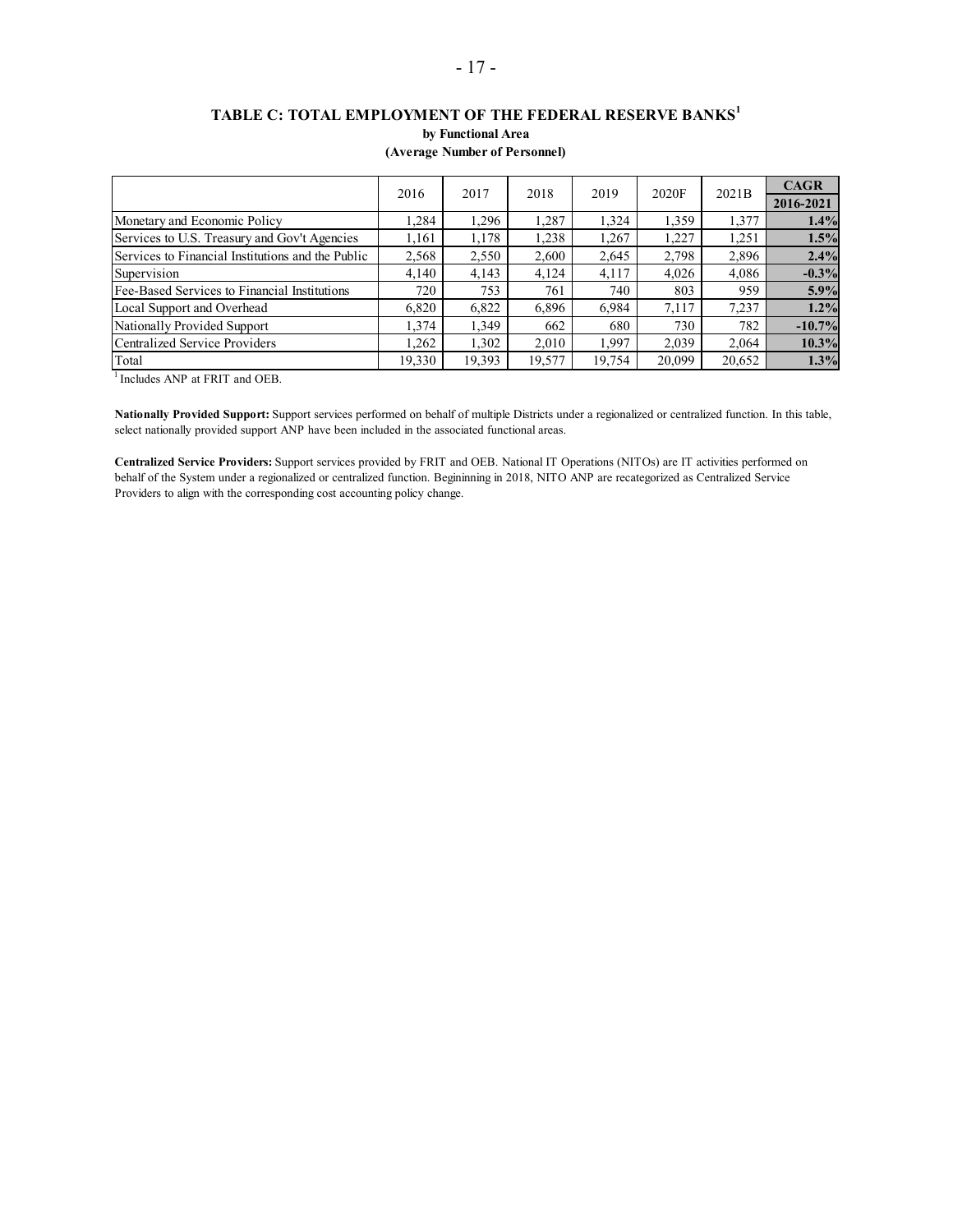#### **TABLE D: BUDGETED CHANGES TO CASH COMPENSATION PROGRAMS OF THE FEDERAL RESERVE BANKS Officers and Staff by District, 2021 (Dollars in Thousands)**

|                 |                                                            |              |                                            | <b>Additions to Salary Base</b>                     |                                                                                                      |                                    | <b>Total</b>                        |                                                                                                          |  |
|-----------------|------------------------------------------------------------|--------------|--------------------------------------------|-----------------------------------------------------|------------------------------------------------------------------------------------------------------|------------------------------------|-------------------------------------|----------------------------------------------------------------------------------------------------------|--|
| <b>District</b> | <b>Total 12/31/20</b><br><b>Salary</b><br>Liability<br>(a) | Merit<br>(b) | <b>Equity</b><br><b>Adjustments</b><br>(c) | <b>Promotions</b><br>and<br><b>Reclasses</b><br>(d) | Percentage<br>Increase to<br><b>Total 12/31/20</b><br><b>Salary Liability</b><br>$(b + c + d) / (a)$ | Incremental<br>Variable Pav<br>(e) | <b>Dollars</b><br>$(b + c + d + e)$ | Percentage<br>Increase to<br><b>Total 12/31/20</b><br><b>Salary Liability</b><br>$(b + c + d + e) / (a)$ |  |
| <b>Boston</b>   | 153,864                                                    | 4,616        | 769                                        | 1,539                                               | 4.5%                                                                                                 | 1,940                              | 8,863                               | 5.8%                                                                                                     |  |
| New York        | 506,763                                                    | 15,203       | 1,478                                      | 4,345                                               | 4.1%                                                                                                 | 4,167                              | 25,193                              | 5.0%                                                                                                     |  |
| Philadelphia    | 106,104                                                    | 3,182        | 530                                        | 1,061                                               | 4.5%                                                                                                 | 637                                | 5,409                               | $5.1\%$                                                                                                  |  |
| Cleveland       | 118,533                                                    | 3,556        | 296                                        | 1,482                                               | 4.5%                                                                                                 | 722                                | 6,056                               | $5.1\%$                                                                                                  |  |
| Richmond        | 165,396                                                    | 5,020        | 661                                        | 1,300                                               | 4.2%                                                                                                 | 1,227                              | 8,209                               | 5.0%                                                                                                     |  |
| Atlanta         | 194,050                                                    | 6,113        | 210                                        | 2,409                                               | 4.5%                                                                                                 | 918                                | 9,651                               | 5.0%                                                                                                     |  |
| Chicago         | 210,835                                                    | 6,325        | 1,054                                      | 2,108                                               | 4.5%                                                                                                 | 1,791                              | 11,278                              | 5.3%                                                                                                     |  |
| St. Louis       | 164,976                                                    | 4,949        | 825                                        | 1,650                                               | 4.5%                                                                                                 | 667                                | 8,090                               | 4.9%                                                                                                     |  |
| Minneapolis     | 112,907                                                    | 3,387        | 247                                        | 1,129                                               | 4.2%                                                                                                 | 626                                | 5,389                               | 4.8%                                                                                                     |  |
| Kansas City     | 196,412                                                    | 5,892        | 982                                        | 1,964                                               | 4.5%                                                                                                 | 943                                | 9,782                               | 5.0%                                                                                                     |  |
| Dallas          | 136,831                                                    | 4,105        | 421                                        | 1,535                                               | 4.4%                                                                                                 | 942                                | 7,003                               | 5.1%                                                                                                     |  |
| San Francisco   | 233,455                                                    | 6,869        | 1,191                                      | 2,358                                               | 4.5%                                                                                                 | 1,277                              | 11,695                              | $5.0\%$                                                                                                  |  |
| <b>FRIT</b>     | 208,889                                                    | 6,499        | 834                                        | 1,986                                               | 4.5%                                                                                                 | 1,960                              | 11,279                              | 5.4%                                                                                                     |  |
| <b>OEB</b>      | 11,193                                                     | 336          | 56                                         | 112                                                 | 4.5%                                                                                                 | 150                                | 653                                 | 5.8%                                                                                                     |  |
| <b>Total</b>    | 2,520,209                                                  | 76,052       | 9,556                                      | 24,977                                              | 4.4%                                                                                                 | 17,966                             | 128,551                             | 5.1%                                                                                                     |  |

The table above shows the cash compensation components that add to base salary (merit, equity, and promotion) and the 2021 incremental increase in variable pay expense compared to those estimated for 2020.

December 31, 2020 Salary Liability: the annualized salary expense based on the salaries in effect on December 31.

Merit: the amount of 2021 budgeted salary expense that reflects salary increases for individuals based on performance.

Equity Adjustments: the amount of 2021 budgeted salary expense to bring individual salaries to the minimum of a salary range or to better align salaries based on internal or external compensation pressures.

Promotions: the amount of 2021 budgeted salary expense that reflects salary increases for individuals as a result of promotions resulting from a significant increase in job responsibilities.

Variable Pay: The change in 2021 budgeted incentive payments (payment for the achievement of pre-determined goals) and cash awards (awards in recognition of exceptional achievements) compared to the 2020 estimate.